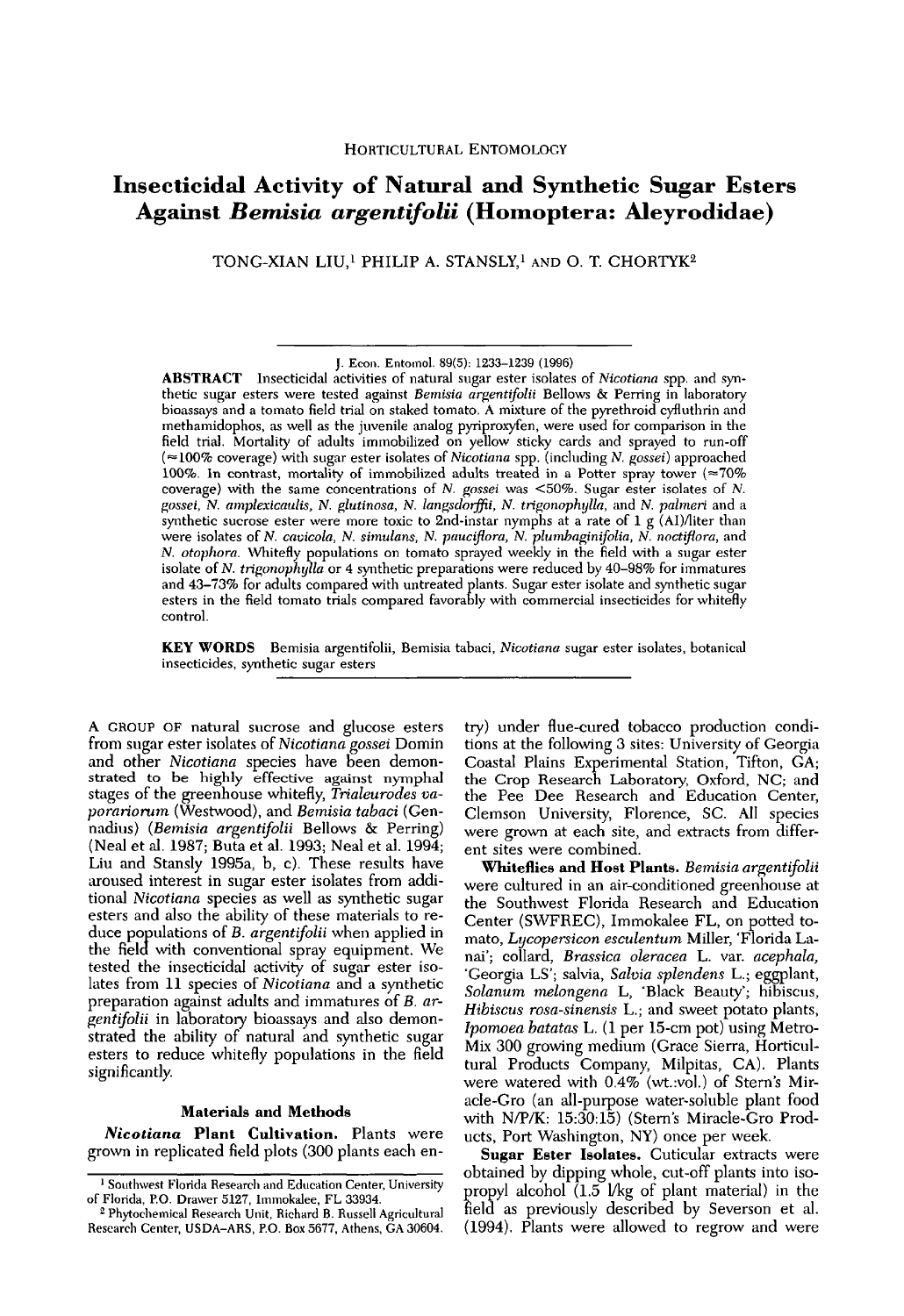Table 1. Constituents and their structures of sugar ester isolates tested

|                     | Sucrose esters              |                               | Glucose esters |                  |
|---------------------|-----------------------------|-------------------------------|----------------|------------------|
| Sugar ester sources | Acyl<br>groups <sup>a</sup> | Acetyl<br>groups <sup>b</sup> | Acyl<br>groups | Acetyl<br>groups |
| N. amplexicaulis    | 2, 3                        | 1', 6'                        | 2, 3           | T                |
| N. cavicola         | 4.3'                        | 6, 4', 6'                     |                |                  |
| N. glutinosa 24     | 2, 3, 4                     | 3'                            |                |                  |
| N. glutinosa 24A    | 2, 3, 4                     |                               |                |                  |
| N. glutinosa 24B    | 2, 3, 4                     | 3'                            |                |                  |
| N. gossei           | 2, 3                        | 1', 6'                        |                |                  |
| N. langsdorffii     | 2, 3, 4                     | 3'                            |                |                  |
| N. noctiflora       | Unknown                     |                               |                |                  |
| N. otophora         | 2, 3, 4                     | 6                             |                |                  |
| N. otophora 38A     | 2, 3, 4                     | 6                             |                |                  |
| N. otophora 38B     | 2, 3, 4                     | 6                             |                |                  |
| N. otophora 38C     | 2, 3, 4                     | 6                             |                |                  |
| N. palmeri          | 2, 3, 4                     |                               | 2, 3, 4        |                  |
| N pauciflora        | 2, 3, 4                     | 6, 1                          | 2, 3, 4        | 6                |
| N. plumbaginifolia  | 2, 3, 4                     | 3′                            |                |                  |
| N. simulans         | Unknown                     |                               |                |                  |
| N. trigonophylla    | 2, 3, 4                     | 3'                            | 2, 3, 4        |                  |

Major components of synthetic OTC7SE, OTC8SE, OTC9SE, and OTC10SE were 6-, 6'-, and 1' monoacyl SE; 6,6'-, 6,1'-, and 1',6'-diacyl SE; 6,1',6'-triacyl SE (based on GC/MS data and NMR data).

<sup>a</sup> Glucose carbons are 1-6, fructose carbons are 1'-6'; acyl groups range from propionic to octanoic acids.<br> $b$  Acetyl groups are generally on fructose carbon hydroxyls.

then cut back and dipped into solvent to extract the cuticular components. This procedure was repeated 3 or 4 times. Sugar ester isolates were obtained from the cuticular extracts by a previously described solvent partitioning procedure (Severson et al. 1991, 1994). This scheme was designed to remove aliphatic hydrocarbons and wax esters with a hexane extraction and to remove alkaloids with an aqueous tartaric acid solution, leaving an acetonitrile fraction that contained the purified sugar esters.

Sugar ester isolates were characterized using gas chromatography-mass spectrometry (GC/MS) by converting samples to volatile trimethylsilyl derivatives and separating on SE-54 or DB-5 glass capillary GC columns (Arrendale et al. 1990). Sugar ester isolates in *Nicotiana* spp. and synthetic preparations generally contained glucose and sucrose of different types and proportions (Table 1). The sugar ester isolate of  $N$ . gossei consisted of 2 major types of glucose esters  $(2,3$  di-acyl-1-acetyl glucose and 2,3-acyl-glucose) and two major types of sucrose esters (2,3 di-acyl-1'-acetyl sucrose and 2,3di-acyl-1',6'-di-acetyl sucrose) (Severson et al. 1994). The sugar ester isolate of N. gossei has been extensively investigated (Buta et al. 1993), and the 2 sucrose ester compounds have been patented (Pittarelli et al. 1993). The 2 major acyl groups on the sugar esters have been determined to be 5-methylhexanoyl and 5-methylheptanoyl (Pittarelli et al. 1993). Isolates of N. glutinosa 24A contained large amounts (85%) of labdanes along with sugar esters  $(11\%)$ , in contrast to the other N. glutinosa accession. All other Nicotiana isolates contained  $\geq 98\%$  sugar ester and no significant amounts of labdanes.

Synthetic Sucrose Esters. Synthetic sugar esters were prepared by reacting sucrose with acid chlorides according to the method recently described by Chortyk et al. (1996). Sucrose esters of heptanoic, octanoic, monanoic, and decanoic acids were prepared. The total reaction product, consisting of nonoacyl sucroses, diacyl sucroses, and triacyl sucroses, was used directly for testing. Heptanoyl sugar ester were labeled OTC7SE, octanoyl SE were labeled OTC8SE, and so on.

Spray Dilution Preparations. Aqueous dispersions of sugar ester isolates were prepared for either spray or leaf-dip application as described by Liu and Stansly (1995b). In brief, the natural or synthetic sugar esters were dissolved in 20 times of acetone (wt.:vol.) to make up a 5% stock solution. When used, the concentrated solution was slowly mixed into vigorously stirred water on a magnetic stirring plate (Model 11-498-7SH [Fisher Scientific, Philadelphia, PA] for 2 min, giving a cloudy emulsion. Acetone (1%) water mixtures were used as controls. All experiments were conducted in the laboratory at  $25 \pm 2^{\circ}\text{C}$ , 70  $\pm 5\%$ RH, and illuminated with fluorescent lights ( $\approx$ 40  $\mu$ mol· m<sup>-2</sup> s<sup>-1</sup> light intensity) set at a photoperiod of 14:10 (L:D) h.

For field application, 23 g of sugar ester isolates were dissolved with 100 ml of acetone, 100 ml of methanol, and 28 ml of Latron CS-7 spray adjuvant (Rohm-Haas, Philadelphia, PA). The sugar ester solution was then poured into rapidly stirred water (7.6 liter) to make a spray dilution of 3 g (AI)/liter (0.3%). Two commercial standards, as follows, were included for comparison: (1) a mixture of a pyrethroid, cyfluthrin (Baythroid 2EC [Bayer, Kansas City, MO] at 49.0 g (AI)/ha (1st 3 weekly sprays) or at 25.5 g (AI)/ha (5 remaining sprays) plus a synthetic organic phosphate, methamidophos (Monitor 4EC [Bayer, Kansas City, MO] at 841.4 g (AI)/ha, and (2) pyriproxyfen (an insect growth regulator, S-71639 [Knack 0.83 EC] [Sumitomo, Osaka, Japan] at 49.36 g (AI)/ha.

Adult Bioassays. Yellow sticky polyethylene cards (Olson products, Medina, OH) were used to immobilize whitefly adults. The sticky cards were cut into pieces  $(4 \text{ by } 4 \text{ cm})$  with square area  $(2 \text{ by } 2)$ cm) of sticky surface exposed and attached to a bamboo stick (15 cm long). Infested foliage in the greenhouse was gently shaken over the cards to capture 20-50 whiteflies per card.

Trial 1. Whitefly-bearing cards were sprayed to runoff with 2 concentrations  $(0.5 \text{ and } 1 \text{ g } (AI)/\text{liter})$ of 7 sugar ester isolates including N. gossei, using a hand-spray pump (Spritzer [Bel-Art Products, Pequannock, NJ. Cards were air-dried for 1 h and then held in a plastic ice chest (100% RH for 4 h) after treatment. Whiteflies were examined under a stereoscopic microscope and considered dead when no movement was observed after gentle probing with a camel's-hair brush.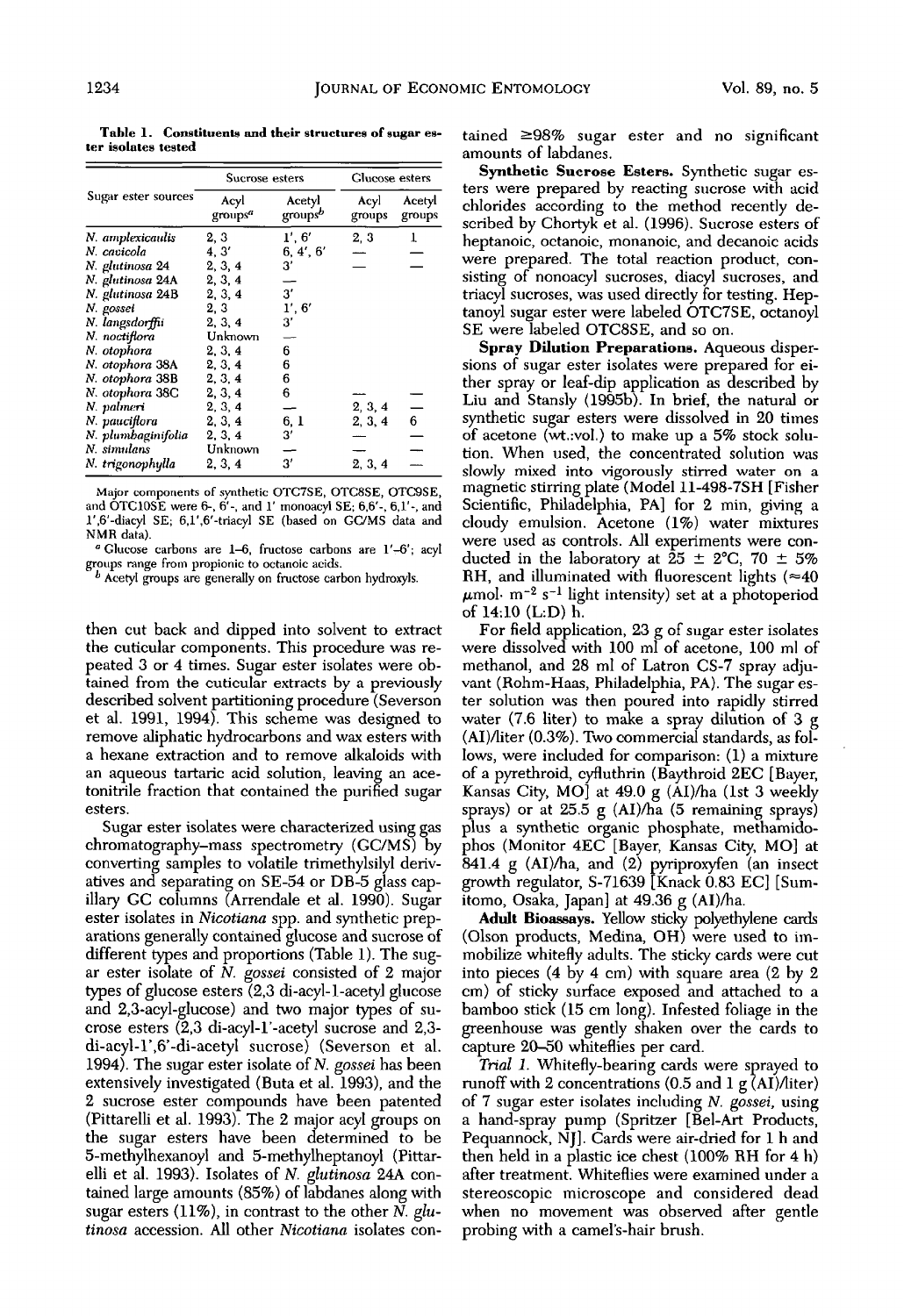|                      | $%$ mortality $\pm$ SE        |                     |           |
|----------------------|-------------------------------|---------------------|-----------|
| Sugar esters         | 1.0 <sub>g</sub><br>(AI)Ліter | 0.5 g<br>(AI)/liter | F         |
| N. amplexicaulis     | $94.4 \pm 4.7a$               | $94.4 \pm 6.5$ ab   | 0.08      |
| N. glutinosa 24      | $96.1 \pm 4.0a$               | $98.1 \pm 2.2ab$    | 0.57      |
| N. glutinosa 24A     | $94.7 \pm 6.3a$               | $94.2 \pm 4.0$ ab   | 0.04      |
| N. glutinosa 24B     | $95.3 \pm 5.3a$               | $96.4 \pm 4.7$ ab   | 0.20      |
| N. gossei            | $95.5 \pm 6.8a$               | $96.6 \pm 4.5$ ah   | 0.01      |
| N. langsdorffu       | $100.0 \pm 0.0a$              | $93.2 \pm 6.4b$     | $16.57**$ |
| N. trigonophylla     | $100.0 \pm 0.0a$              | $100.0 \pm 0.0a$    | 0.00      |
| Water $+1\%$ acetone | $1.4 \pm 2.6$ b               | $3.0 \pm 3.5c$      | 0.52      |
| F                    | $59.0**$                      | $44.5***$           |           |
| <b>LSD</b>           | 6.5                           | 6.5                 |           |

Table 2. Mortality of B, argentifolii adults treated with Nicotiana SE isolates applied with a hand pump to runoff  $(>=100\%$  coverage)

\*\*,  $P = 0.01$ . Means in the same column followed by different letters differ significantly (SAS Institute 1988).

Trial 2. Whitefly-bearing sticky cards were sprayed as above with 0.25, 0.5, 1, and 2  $g \,(AI)$ / liter N. gossei sugar ester or with 2 ml of each solution using the Potter spray tower (Burkard Manufacturing, Rickmansworth, Hertfordshire, England) at 7 kg/cm<sup>2</sup> pressure.

Nymph Leaf-Dip Bioassays. For all except the 2nd bioassay, young whitefly-free sweet potato leaves were collected and inserted into individual root cubes (3.75 by 3.75 by 3.75 cm) (0ASIS Growing Media, [Smithers-Oasis: USA Grower Products, Kent, OH], petiole down. Root cubes with sweet potato leaves were kept in plastic trays and immersed in water (2 cm in depth) into which 1 g/liter of Miracle-Gro was added once per week. Rooted sweet potato leaves maintain their quality and therefore supply a convenient medium for testing effects on nymphs. For the 2nd of 3 experiments, tomato leaves were used as a substrate because whitefly control on tomato was the ultimate objective and was to be used in the field experiment. Leaves (trifoliates) were placed individually into glass vials (petiole down) filled with 20 ml of water. Male and female whiteflies (40–60 per leaf) were introduced onto the sweet potato or tomato leaves in a large cage (60 by 60 by 60 cm, screened). After an oviposition period of 24 h, the newly infested leaves were removed from the large cage, and the whiteflies were extracted using a

Table 3. Mortality of B. argentifolii adults treated with N. gossei SE isolate using the Potter spray tower  $($  ~70% coverage)

| Rate, g (AI)/liter <sup>a</sup> | $%$ mortality $±$ SE |
|---------------------------------|----------------------|
| 2.00                            | $50.7 \pm 5.5a$      |
| 1.00                            | $47.9 \pm 4.0a$      |
| 0.50                            | $28.8 \pm 3.3$ b     |
| 0.25                            | $23.2 \pm 3.1$ b     |
| Water $+1\%$ acetone            | $7.5 \pm 1.2c$       |
| F                               | $32.5^{b}$           |
| LSD                             | 9.6                  |
|                                 |                      |

<sup>a</sup> 2 ml solution, 0.7 kg/cm<sup>2</sup> pressure.

**b** Significant at  $P = 0.01$ . Mean percentages in the same column followed by different letters differ significantly (SAS Institute 1988).

hand-held vacuum cleaner (AC Insect Vac [Bio-Quip, Gardena, CA]. Egg-bearing leaves were incubated in whitefly-free cages at  $25 \pm 2^{\circ}$ C, 75% RH, and a photoperiod of  $14:10$  (L:D) h for 10 d when most had developed to 2nd instar. Whiteflybearing leaves were dipped in appropriate sugar ester concentrations for 5 s, then air-dried for 1 h on paper towels. Treated leaves were incubated in white fly-free cages (60 by 60 by 60 cm) at 25  $\pm$  $2^{\circ}$ C, 55–60% RH, and a photoperiod of 14:10 (L: D) h for 3-4 d. An average of  $54 \pm 14$  (mean  $\pm$ SD) small nymphs per leaf were observed using a stereoscopic dissecting microscope. Nymphs that had dried or detached from the leaf surface were considered dead. The 1st and 2nd experiments were conducted comparing different sugar ester isolates of Nicotiana, and a 3rd experiment compared a synthetic sugar ester with a N. gossei sugar ester isolate. A randomized complete block design was employed with 8 replicates, and each experiment was repeated 3 times.

A 4th bioassay was conducted to evaluate effects of coverage. We treated 2nd-instar nymphs on sweet potato leaves with N. gossei sugar ester isolate by either dipping the leaves in  $1 g (AI)/$ liter concentrations ( $\approx 100\%$  coverage) or spraying the whitefly-bearing leaves with the Potter spray tower (2 ml solution at 0.7 kg/cm<sup>2</sup>) ( $\approx$ 70% coverage; Liu and Stansly 1995a). Mortality was examined 4 d after treatment. Three concentrations and the water control were tested for each treatment, with 8 replicates at each concentration.

Field Trials. Tomato ('Agriset') seedlings (15– 20 cm high) were exposed for 5 d to a greenhouse colony of B. argentifolii for infestation with whitefly eggs. Seedlings were planted on 27 February 1995 in sandy soil at SWFREC, 46 cm between in beds (81 cm wide) fumigated with 220 lb methyl bromide–choropicran 67/33 and covered with black polyethylene mulch following standard procedures for southwestern Florida staked tomato production. A randomized complete block design was used with 4 replications, and treatments included 5 sugar ester isolates—the 2 commercial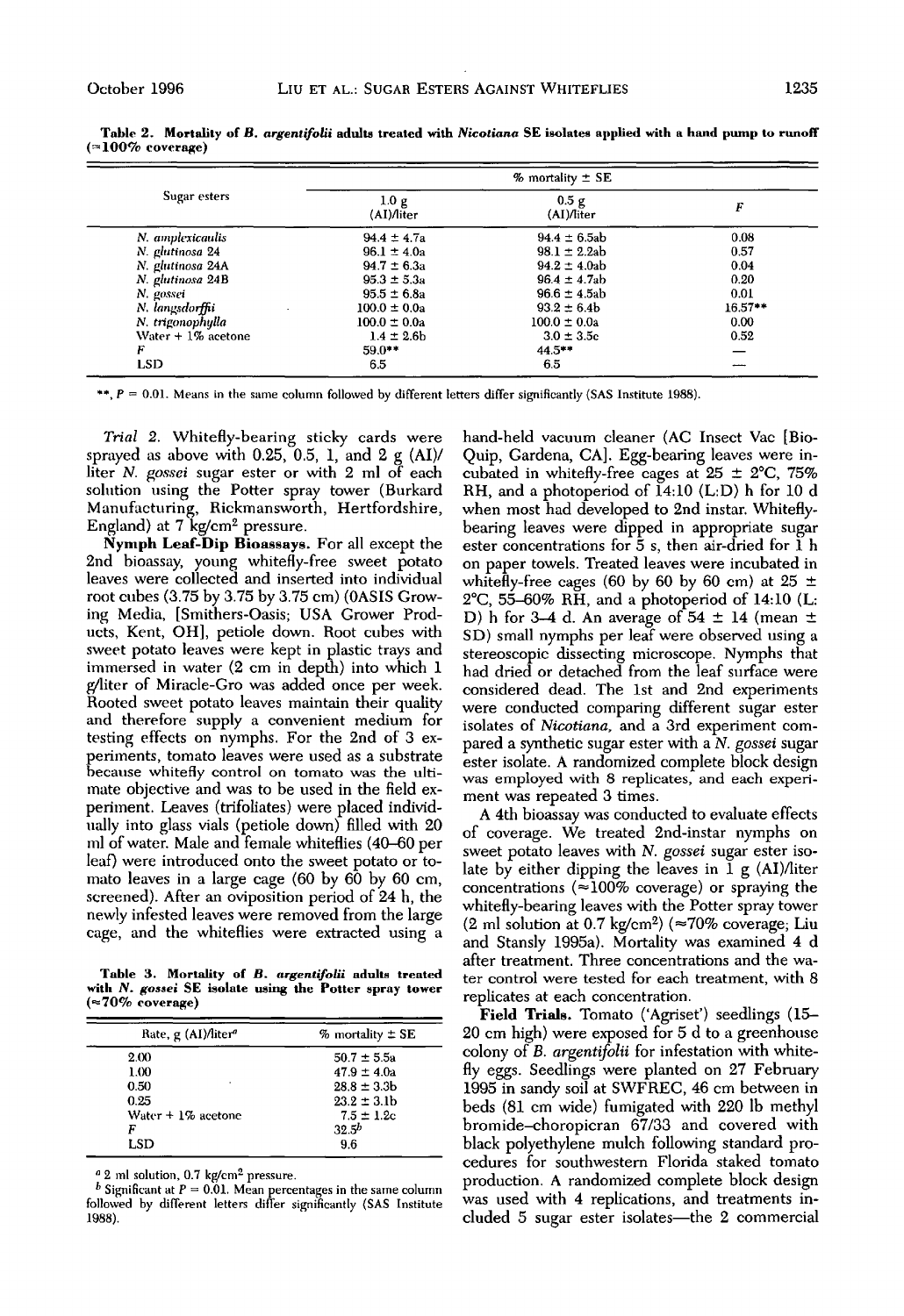| Sugar ester isolates | $%$ mortality $\pm$ SE     |                            |           |
|----------------------|----------------------------|----------------------------|-----------|
|                      | $1.0 \text{ g}$ (AI)/liter | $0.5 \text{ g}$ (AI)/liter | F         |
| N. cavicola          | $40.1 \pm 9.7e$            | $44.3 \pm 11.4$ bc         | 0.43      |
| N. gossei            | $96.7 \pm 3.5a$            | $89.6 \pm 6.5a$            | $5.53*$   |
| N. noctiflora        | $46.4 \pm 13.9$ cde        | $20.5 \pm 3.3$ e           | $19.74**$ |
| N. otophora 38       | $53.3 \pm 12.9$ bed        | $28.9 \pm 14.7$ de         | $9.33*$   |
| N. otophora 38A      | $40.2 \pm 15.3$ de         | $22.3 \pm 7.5e$            | 648*      |
| N. otophora 38B      | $58.0 \pm 11.4$ bc         | $33.6 \pm 6.4$ cd          | $20.32**$ |
| N. otophora 38C      | $32.2 \pm 5.9e$            | $18.2 \pm 9.9e$            | $8.57*$   |
| N. palmeri           | $89.9 \pm 12.1a$           | $63.0 \pm 11.3$            | $12.20**$ |
| N. pauciflora        | $42.9 \pm 7.9e$            | $18.7 \pm 8.3e$            | $23.11**$ |
| N. plumbaginifolia   | $58.8 \pm 13.6$ bc         | $36.7 \pm 14.7$ bed        | 7.31      |
| N. simulans          | $52.1 \pm 25.9$ b          | $46.7 \pm 6.7$ b           | 0.43      |
| Water $+1\%$ acetone | $4.7 \pm 2.0$              | $4.3 \pm 1.9$ f            | 0.08      |
| F                    | $17.5***$                  | $42.7**$                   |           |
| <b>LSD</b>           | 14.6                       | 10.9                       |           |

Table 4. Toxicity of sugar ester isolates of Nicotiana spp. applied as a dip to 2nd-instar nymphs of B. argentifolii on sweet potato leaves

\*,  $P = 0.05$ ; \*\*,  $P = 0.01$ . Means in the same column followed by different letters differ significantly (SAS Institute 1988).

standards mentioned above and an untreated control. Blocks ran east and west and plots were 7.4 m long and 3 rows (1.8-m centers) wide. Plants were sprayed weekly for 8 wk starting the 4th week after the transplanting (except for pyriproxyfen, which was sprayed every other week at the manufacture's recommendation). Applications were made in the early morning around 0700-0900 hours (March-May, 1995) with a tractor-drawn high-clearance sprayer fitted with 4–8 Albuz yellow hollow cone ceramic nozzles per row (depending on plant height) operating at 14 kg/cm<sup>2</sup> pressure and 3.2 km/h (2 mph). Delivery rates were 309 liter/ha (33 gal/acre) with 4 nozzles (first 3 wk), 570 liters/ha (61 gal/acre) with 6 nozzles (4th wk), and 758 liters/ha (81 gal/acre) with 8 nozzles (remaining  $4$  wk).

A pretreatment sample of whitefly nymphs and pupae was taken on 17 March 1995. Posttreatment samples (8) of whitefly adults, small nymphs (1st and 2nd instars), large nymphs (3rd and 4th instars), pupae, and parasitized pupae were taken weekly thereafter. Whitefly adults from 6 plants in the center row in each plot were sampled by striking a black baking pan (24 by 33 by 2.5 cm) against

Table 5. Toxicity of sugar ester isolates of Nicotiana spp.  $(1.0 g [AI]/$ liter) applied as a dip to 2nd-instar nymphs of B. argentifolii on tomato leaves

| Sugar ester isolate  | $%$ mortality $±$ SE |
|----------------------|----------------------|
| N. amplexicaulis     | $99.0 \pm 2.1a$      |
| N. glutinosa 24      | $96.0 \pm 3.6a$      |
| N. glutinosa 24B     | $97.6 \pm 4.0a$      |
| N. glutinosa 24A     | $31.2 \pm 7.3b$      |
| N. gossei            | $98.5 \pm 2.5a$      |
| N. langsdorffu       | $96.1 \pm 4.9a$      |
| N. trigonophylla     | $95.0 \pm 4.9a$      |
| Water $+1\%$ acetone | $4.1 \pm 2.9c$       |
| F                    | 239.9**              |
| LSD                  | 4.8                  |

\*\*,  $P = 0.01$ . Means in the same column followed by different letters differ significantly (SAS Institute 1988).

the vegetation and counting whiteflies trapped in a thin coating of soybean oil (Publix brand) and detergent (Dawn [Procter & Gamble, Cincinnati, OH] mixture (oil-detergent, 30:1 [vol.vol.]. Whitefly immatures were sampled from 4 randomly selected plants of each of the 3 rows by removing a trifoliate from the 6th node from the top of each plant for a total of 12 trifoliates per plot. All white- $\hat{H}$ y stages falling within a 0.5-cm<sup>2</sup> template placed twice on each side of the midvein of the terminal leaflet of the trifoliate were counted with a stereoscopic microscope, giving 4 cm<sup>2</sup> of leaf area per trifoliate.

Data Analysis. Percentage mortality (bioassay) of whitefly adults and nymphs were transformed to the arc sine square root [arsine (percentage mortality/100)<sup>"</sup>] before analysis of variance (ANOVA) to stabilize error variance (Gomez and Gomez 1984), although untransformed mean percentage mortality  $(\pm SE)$  is reported. Sources of variation for this analysis were insecticides, replicate, repetition, and insecticides  $\times$  replicate. The error term used to test insecticide effects was the mean square for the insecticide  $\times$  replicate interaction (Freund et al. 1986). Means were separated using the least significant difference (LSD) test following a significant  $F$  test (SAS Institute 1988).

## **Results**

Adult Bioassays. Sugar ester isolates of N. amplexicaulis, N. glutinosa, N. langsdorffii, N. trigonophylla, and N. gossei induced strong mortality responses in immobilized whitefly adults sprayed to runoff (Table 2). In contrast, mortality response of adult B. argentifolii to N. gossei sugar ester isolate applied with the Potter spray tower were feeble (Table 3). Rate response was significant ( $P < 0.001$ ), but only between the concentrations of 0.5 and 1 g (AI)/liter. These results indicated that complete coverage of adult whiteflies with these materials was necessary to achieve high levels of adult mortality.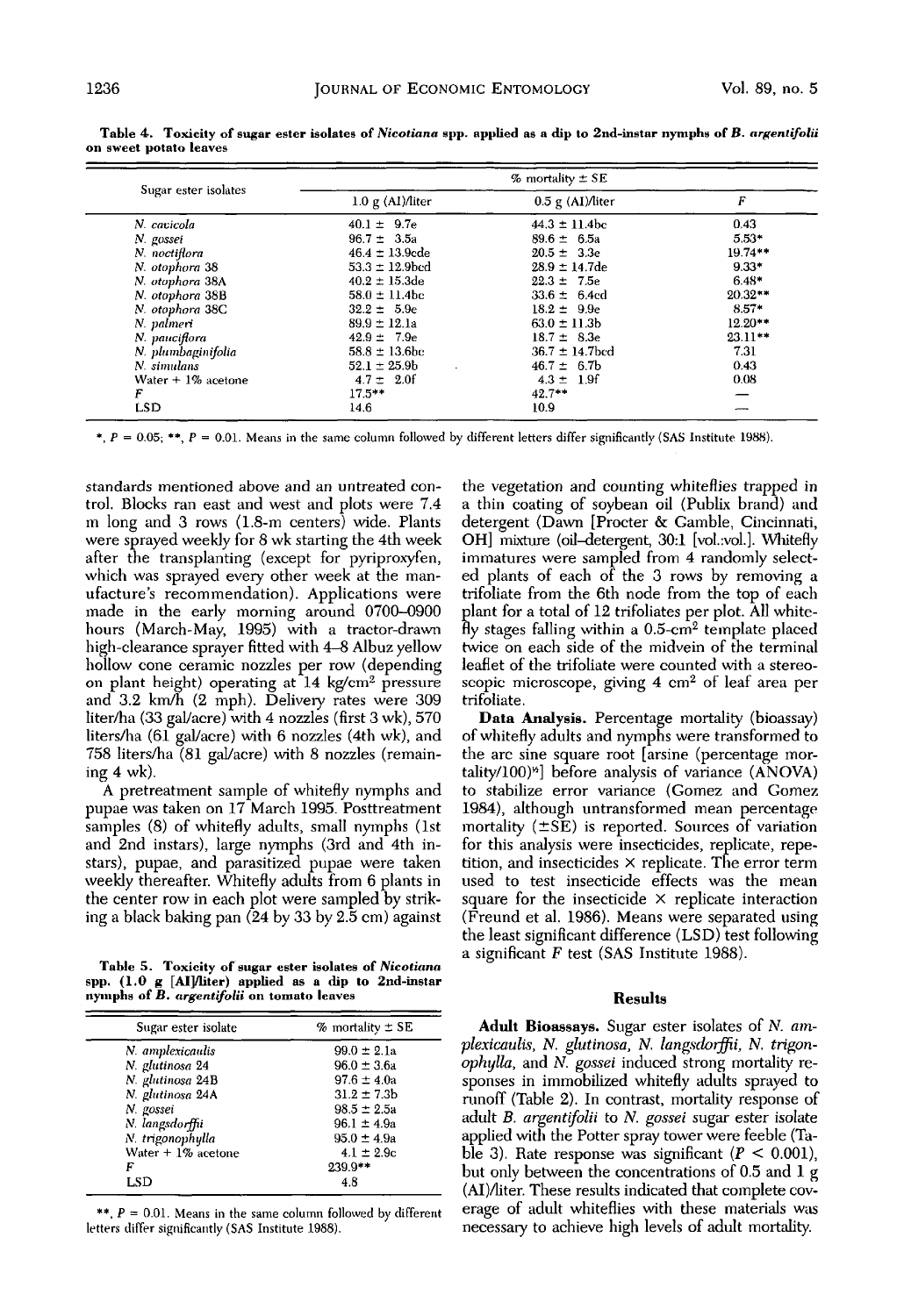Table 6. Toxicity of a N. gossei sugar ester isolate and a synthetic sugar ester applied as a dip to 2nd-instar nymphs of B. argentifolii on sweet potato leaves

|                      | $%$ mortality $±$ SE     |                          |      |  |
|----------------------|--------------------------|--------------------------|------|--|
| Rates, g (AI)/liter  | N. gossei<br>sugar ester | Synthetic SE<br>(OTCSSE) | F    |  |
| 1.00                 | $95.6 \pm 5.2$ a         | $89.5 \pm 10.7a$         | 2.13 |  |
| 0.50                 | $87.1 \pm 8.5$ ab        | $80.1 \pm 9.0$ ab        | 2.55 |  |
| 0.25                 | $81.5 \pm 2.2$ b         | $72.5 \pm 12.4a$         | 2.13 |  |
| Water $+1\%$ acetone | $4.2 \pm 3.2c$           | $3.2 \pm 2.6$ c          | 0.12 |  |
| F                    | $185.5**$                | 128.3**                  |      |  |
| LSD                  | 8.7                      | 97                       |      |  |

\*\*,  $P = 0.01$ . Means in the same column followed by different letters differ significantly (SAS Institute 1988).

Nymph Leaf-Dip Bioassays. Whitefly nymphs treated with Nicotiana sugar ester isolates and the synthetic sugar ester quickly dried and detached from the leaf surface, with dorsal and ventral surfaces of the body compressed together as reported by Neal et al. (1994). Significant differences in mortality response of 2nd-instar B. argentifolii to both rates of 11 natural sugar ester isolates of Ni*cotiana* species were observed in the 1st test ( $P$  <  $(0.001)$  (Table 4). At the rate of 1 g (AI)/liter, sugar ester isolates of N. gossei and N. palmeri caused greatest mortality  $(96.7 \text{ and } 89.9\%, \text{ respectively})$ , whereas at the rate of  $0.5$  g  $(AI)/$ liter, the highest mortality (89.6%) was seen with N. gossei. Mortality response of nymphs to other materials tested was weak (18.2-58.8%).

Greater than 95% mortality of 2nd-instar nymphs was observed in response to sugar ester isolates at 1 g (AI)/liter of N. amplexicaulis, N. glutinosa, N. langsdorffii, N. trigonophylla, and N. gossei when tested on tomato leaves (Table 5). The same concentration of sugar ester isolate from  $N$ . glutinosa 24A caused only 31.2% mortality to 2ndinstar whiteflies, probably because of low (11%) content of sucrose esters. Mortality responses of 2nd-instar nymphs exposed by leafdip to 3 concentrations of N. gossei sugar ester isolate and the synthetic sugar ester was statistically indistinguishable (Table 6), but mortalities within rates of each material were significantly different for both synthetic sugar ester and N. gossei sugar ester isolates ( $P$  < 0.001). Mortality of whitefly nymphs were significantly less when leaves were sprayed than when dipped for all 3 rates of N. gossei sugar ester isolate  $(Table 7)$ .

Field Trial. Whitefly populations were greater than experienced by local commercial tomatoes that season but were more typical of previous seasons before the widespread use of imidacloprid to control whitefly (Stansly 1996).

*Effects on Immatures*. The mean number of white fly nymphs sampled before treatments commenced were  $1.8 \pm 0.4$  and not significantly different among replicates ( $F = 0.7$ ,  $df = 4$ , 138, P > 0.05). Posttreatments differences were most pronounced in larger instars, reflecting accumulat-

Table 7. Mortality response of 2nd-instar nymphs of B. argentifolii on sweet potato leaves to N. gossei sugar ester isolate applied as a leaf dip and with spray in the Potter spray tower

| Rates,         |       | $%$ mortality $±$ SE |                  |           |  |
|----------------|-------|----------------------|------------------|-----------|--|
| g(AI)<br>liter | n     | Dipped               | Sprayed          | F         |  |
| 1.00           | 1,300 | $93.8 \pm 0.8a$      | $52.8 \pm 4.6a$  | $99.9**$  |  |
| 0.50           | 1,347 | $87.2 \pm 1.5$ b     | $46.3 \pm 5.2$ h | 63.3**    |  |
| 0.25           | 751   | $84.1 \pm 1.8$ h     | $35.9 \pm 2.8$ b | $52.1***$ |  |
| 0.00           | 921   | $2.0 \pm 1.1c$       | $2.0 \pm 0.8c$   | 0.2       |  |
| F              | --    | 533.1**              | $37.0**$         |           |  |
| LSD            |       | 3.3                  | 12.2             |           |  |

\*\*,  $P = 0.01$ . Mean percentages in the same column followed by different letters differ significantly (SAS Institute 1988).  $\approx$ 100% coverage.

 $b$  2 ml of solution at 0.7 km/cm<sup>2</sup>;  $\approx 70\%$  coverage.

ed effects over instars. All stages (eggs, small nymphs, large nymphs, and pupae) were significantly less on treated plants compared with the control, except for the synthetic octanoyl sugar ester (OTCSE) and the cyfluthrin-methamidophos mixture against pupae (Table 8). Only these plants receiving these 2 treatments and the control had significantly more pupae than plants treated with pyriproxyfen. Parasitization of whitefly pupae by *Encarsia spp. and Eretmocerus spp. at the end of* the field trial averaged 19  $\pm$  4.4% ( $N = 165$  pupae) with no significant differences between treatments  $(F = 1.09, df = 7, 35, P = 0.39).$ 

Effects on Adults. Significantly fewer adults were observed from plants treated with sugar ester isolates compared with untreated controls on all 3 sample dates, corresponding approximately to 3 generations of whiteffies (Table 9). There were no significant differences in results among sugar ester treatments. In comparison, there were no difference between the untreated control and pyriproxyfen in the 1st generation or the cyfluthrin-methamidophos mix in the 2nd and 3rd generations. Numbers of adults in the untreated plots were  $>3$ times than in plots treated with sugar ester isolates at the end of the trial.

#### **Discussion**

The N. gossei sugar ester isolate was the most active natural sugar ester extract tested against whitefly nymphs, although some synthetic sucrose esters showed similar activity. The sugar ester isolates of the N. glutinosa accessions-N. glutinosa 24 and *N. glutinosa* 24B, which contained 55% and 90% sugar ester respectively—were highly toxic to whitefly nymphs. In contrast, the sugar ester isolate of *N. glutinosa* 24A with 11% sugar ester and 89% labdane terpenoids gave a very weak response. Neal et al. (1994) found that sugar ester isolates of N. gossei, N. benthamiana Domin, and N. bigelovii (Torrey) and 17 Nicotiana species were highly active against 2nd- and early 3rd-instar whitefly nymphs. Weak response of 2nd-instar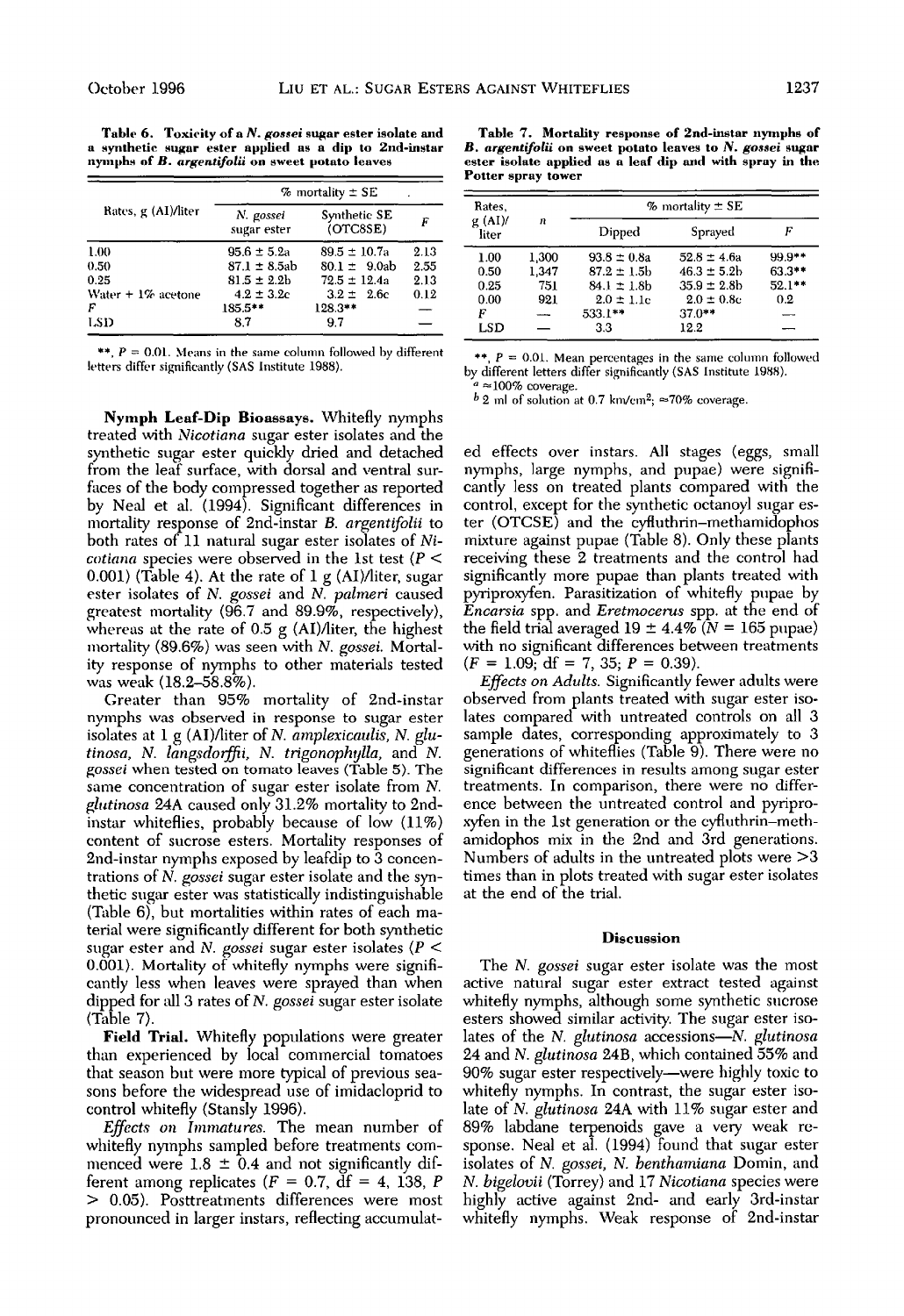|                               | No./10 cm <sup>2</sup> $\pm$ SE |                             |                             |                   |
|-------------------------------|---------------------------------|-----------------------------|-----------------------------|-------------------|
| Sugar esters                  | Eggs                            | Small nymphs<br>$(1st-2nd)$ | Large nymphs<br>$(3rd-4th)$ | Pupae             |
| N. trigonophylla              | $1.9 \pm 0.8$ b                 | $2.7 \pm 1.2$ bc            | $0.5 \pm 0.3$               | $0.3 \pm 0.1$ cd  |
| OTC7SE                        | $0.3 \pm 0.2$                   | $1.3 \pm 0.4$ <sub>bc</sub> | $0.6 \pm 0.3 b$             | $0.7 \pm 0.3$ bed |
| <b>OTC8SE</b>                 | $1.4 \pm 0.6$ h                 | $3.8 \pm 1.3$ bc            | $0.8 \pm 0.3 h$             | $1.8 \pm 0.5$ abc |
| <b>OTC9SE</b>                 | $1.0 \pm 0.4$                   | $2.3 \pm 0.6$ be            | $0.2 \pm 0.1$ h             | $1.1 \pm 0.6$ bed |
| <b>OTC10SE</b>                | $1.3 \pm 1.0$                   | $2.9 \pm 1.0$ bc            | $0.3 \pm 0.2$               | $0.8 \pm 0.4$ bed |
| Pyriproxyfen                  | $0.9 \pm 0.6$                   | $0.6 \pm 0.3c$              | $0.1 \pm 0.1$               | $0.1 \pm 0.1$ d   |
| $Cy$ fluthrin + methamidophos | $8.9 \pm 4.8$ ab                | $7.9 \pm 1.9$ b             | $1.8 \pm 0.8$               | $2.1 \pm 0.6$ ab  |
| Untreated                     | $12.3 \pm 7.7a$                 | $17.3 \pm 7.1a$             | $7.8 \pm 4.3a$              | $3.5 \pm 1.4a$    |
| F                             | $1.88*$                         | $4.00**$                    | $2.84**$                    | $3.37**$          |
| LSD                           | 8.71                            | 7.22                        | 4.13                        | 1.70              |

Table 8. Populations of immature B. argentifolii on tomato foliage in the field after 8 weekly sprays with selected insecticides

\*,  $P = 0.05$ ; \*\*,  $P = 0.01$ . Means in the same column followed by different letters differ significantly (LSD; SAS Institute 1988).

nymphs to 98% sugar ester isolates of N. cavicola, N. simulans, N. pauciflora, N. plumbaginifolia, N. noctiflora, and N. otophora are probably caused by differences in sugar ester structure or composition and remain to be investigated.

Among sugar ester isolates from different species of Nicotiana, those from N. gossei, N. amplexicaulis, N. glutinosa, N. langsdorffii, and N. trigonophylla were highly active when sprayed to runoff against immobilized whitefly adults on yellow sticky cards, although untreated adults could hardly be soaked this way by a field application. Less mortality was seen when adults were sprayed with a Potter spray tower, which gives even but incomplete coverage (Liu and Stansly 1995c); dried residues of N. gossei sugar ester isolate were ineffective as toxicants or repellents (Liu and Stansly 1995a,b). Sugar esters of N. gossei also were not toxic to eggs of B. argentifolii (Liu and Stansly 1995a,b,c). Therefore, the effects of sugar ester sprays observed on adult and egg populations in the field probably results largely from mortality to nymphs. Treatment with pyriproxyfen also reduced the numbers of adults in the 2nd and 3rd generations, in this case, because of suppression of embryogenesis and formation of adults (Ishaaya and Horowitz 1992). Therefore, movement of adults between plots mush have limited.

Buta et al. (1993) and Neal et al. (1987, 1994) also reported that mixtures of sucrose and glucose esters from extracts of N. gossei caused >90% mortality against 2nd- and early 3rd-instar nymphs of T. vaporariorum and B. tabaci  $(= B. \text{~argentifolii})$  as well as the green peach aphid, Myzus persicae (Sulzer), and the two-spotted spider mite, Tetranychus urticae Koch. They were only weakly toxic to the western flower thrips, Frankliniella occidentalis (Pergande), and non-toxic to the Colorado potato beetle, *Leptinotarsa decemlineata* (Say). Concentrations of  $0.2$  g (AI)/liter of N. gossei sugar ester isolates were innocuous to all developmental stages of Nephaspis oculatus (Blatchley), and leaf residues did not affect adults of *Encarsia pergandiella* Howard, predator and parasitoid of B. argentifolii, respectively (T.-X.L. and P.A.S, unpublished data). The selective toxicity of some natural sugar esters and synthetic sugar esters to a number of plant pests make them potentially attractive biorational alternatives for many management applications.

## **Acknowledgments**

We thank D. J. Schuster and V. S. Vavrina for review the early draft of the manuscript, and J. M. Conner, T. Yost, and Y. M. Zhang for technical assistance. This study was funded in part by USDA Competitive Agreement

Table 9. Adult B. argentifolii sampled in the field with a beat pan from tomato plants sprayed weekly with selected insecticides

|                              |                              | No. adults/pan $\pm$ SE      |                            |
|------------------------------|------------------------------|------------------------------|----------------------------|
| Sugar esters                 | 27 March<br>(1st generation) | 21 April<br>(2nd generation) | 17 May<br>(3rd generation) |
| N. trigonophylla             | $2.0 \pm 0.6$ b              | $2.9 \pm 0.5$                | $44.7 \pm 6.6$ b           |
| <b>OTC7SE</b>                | $2.6 \pm 0.5$ b              | $3.3 \pm 0.6$ b              | $35.7 \pm 3.6$ b           |
| OTC8SE                       | $3.2 \pm 0.5$                | $3.8 \pm 0.8$ ab             | $53.0 \pm 9.2$             |
| <b>OTC9SE</b>                | $2.3 \pm 0.6$ b              | $3.8 \pm 0.6$ ab             | $44.5 \pm 8.4$             |
| <b>OTCIOSE</b>               | $3.3 \pm 0.6$                | $2.8 \pm 0.6$ h              | $46.8 \pm 13.0$ h          |
| Pyriproxyfen                 | $5.3 \pm 1.0a$               | $2.2 \pm 0.5$ b              | $24.8 \pm 3.6$             |
| $Cyfluthrin + methamidophos$ | $2.3 \pm 0.3b$               | $5.3 \pm 0.9a$               | $161.0 \pm 19.4a$          |
| Untreated                    | $6.9 \pm 0.9a$               | $5.8 \pm 0.9a$               | $165.8 \pm 21.5a$          |
| F                            | $6.55***$                    | $2.92**$                     | 19.96**                    |
| LSD                          | 1.81                         | 1.95                         | 33.72                      |

\*\*,  $P = 0.01$ . Means in the same column followed by different letters differ significantly (SAS Institute 1988).